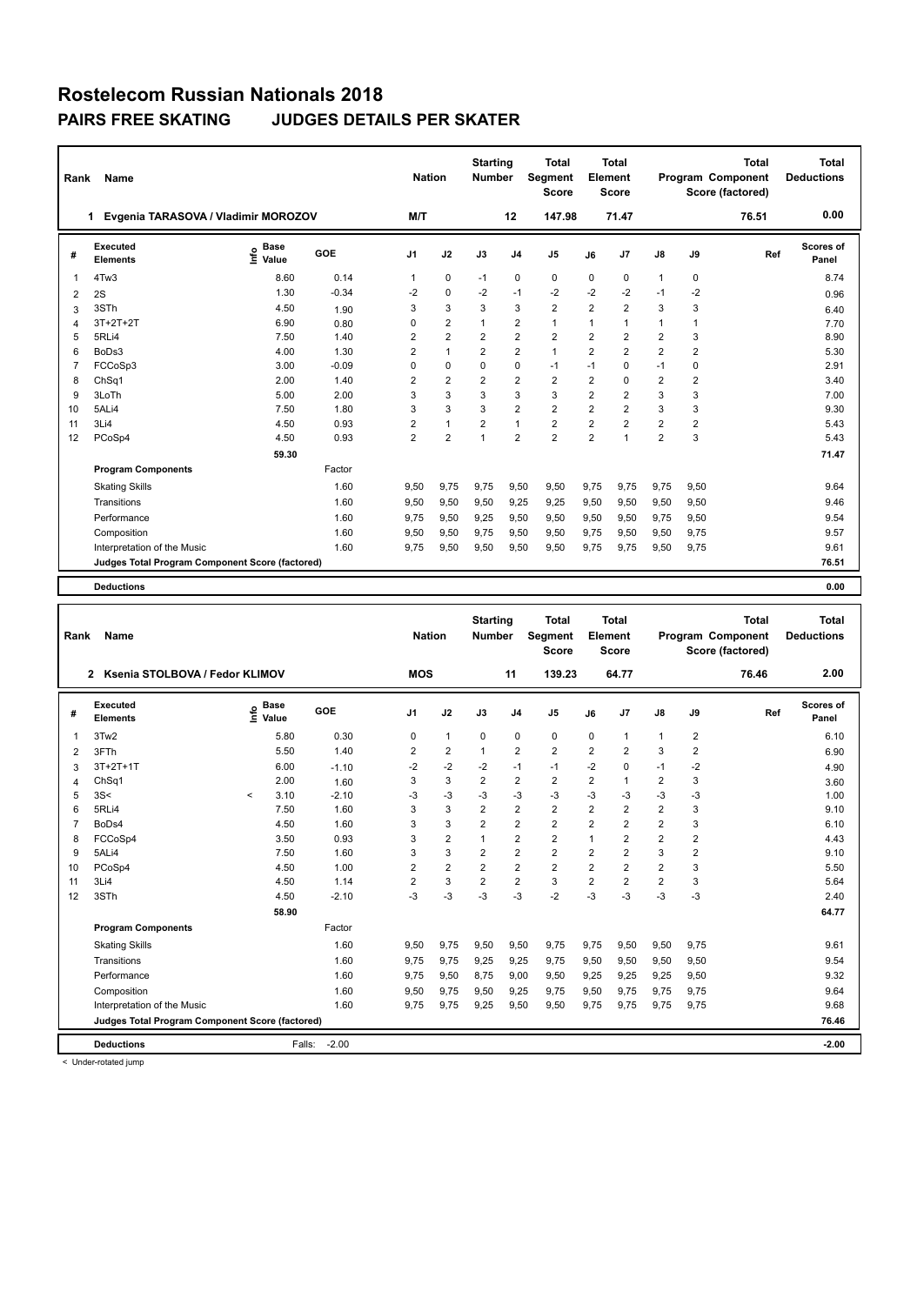|                | <b>Name</b><br>Rank<br>Natalia ZABIIAKO / Alexander ENBERT<br>3 |                           |            |                | <b>Nation</b>  | <b>Starting</b><br><b>Number</b> |                | <b>Total</b><br><b>Segment</b><br><b>Score</b> |                | <b>Total</b><br>Element<br><b>Score</b> |                |                | Total<br>Program Component<br>Score (factored) | Total<br><b>Deductions</b> |
|----------------|-----------------------------------------------------------------|---------------------------|------------|----------------|----------------|----------------------------------|----------------|------------------------------------------------|----------------|-----------------------------------------|----------------|----------------|------------------------------------------------|----------------------------|
|                |                                                                 |                           |            | <b>KRR</b>     |                |                                  | 10             | 132.51                                         |                | 65.02                                   |                |                | 69.49                                          | 2.00                       |
| #              | Executed<br><b>Elements</b>                                     | <b>Base</b><br>۴<br>Value | <b>GOE</b> | J <sub>1</sub> | J2             | J3                               | J <sub>4</sub> | J <sub>5</sub>                                 | J6             | J7                                      | $\mathsf{J}8$  | J9             | Ref                                            | Scores of<br>Panel         |
| 1              | 3Tw4                                                            | 6.60                      | 1.30       | $\mathbf{1}$   | $\overline{2}$ | $\overline{2}$                   | $\overline{2}$ | $\overline{2}$                                 | $\overline{2}$ | $\overline{1}$                          | $\overline{2}$ | $\overline{2}$ |                                                | 7.90                       |
| 2              | 3T+2T+2Lo                                                       | 7.40                      | 0.20       | $-1$           | 0              | $\Omega$                         | $\mathbf 0$    | $\mathbf{1}$                                   | 1              | 0                                       | 1              | 0              |                                                | 7.60                       |
| 3              | 3S                                                              | 4.40                      | $-2.10$    | -3             | $-3$           | $-3$                             | $-3$           | $-3$                                           | $-3$           | $-3$                                    | $-3$           | $-3$           |                                                | 2.30                       |
| $\overline{4}$ | 3FTh                                                            | 5.50                      | $-0.70$    | $-1$           | $-1$           | $\mathbf 0$                      | $-1$           | $-1$                                           | $-1$           | $-2$                                    | $-1$           | $-1$           |                                                | 4.80                       |
| 5              | 3Li4                                                            | 4.50                      | 0.93       | 2              | $\overline{2}$ | 2                                | $\mathbf{1}$   | $\overline{2}$                                 | $\overline{2}$ | 1                                       | $\overline{2}$ | $\overline{2}$ |                                                | 5.43                       |
| 6              | FCCoSp4                                                         | 3.50                      | 0.79       | 3              | $\mathbf{1}$   | 2                                | $\mathbf{1}$   | $\overline{2}$                                 | 1              | 1                                       | $\overline{2}$ | $\overline{2}$ |                                                | 4.29                       |
| $\overline{7}$ | 3LoTh                                                           | 5.00                      | $-2.10$    | $-3$           | $-3$           | $-3$                             | $-3$           | $-2$                                           | $-3$           | $-3$                                    | $-3$           | $-3$           |                                                | 2.90                       |
| 8              | BoDs2                                                           | 3.50                      | 0.30       | 0              | $\mathbf 0$    | $\mathbf 0$                      | $\mathbf 0$    | 0                                              | 1              | 1                                       | $\mathbf{1}$   | 1              |                                                | 3.80                       |
| 9              | Ch <sub>Sq1</sub>                                               | 2.00                      | 1.10       | 2              | $\overline{2}$ | $\overline{2}$                   | $\mathbf{1}$   | $\mathbf{1}$                                   | 1              | 0                                       | $\overline{2}$ | $\overline{2}$ |                                                | 3.10                       |
| 10             | 5RLi4                                                           | 7.50                      | 1.40       | 2              | 3              | $\mathbf{1}$                     | $\overline{2}$ | $\overline{2}$                                 | $\overline{2}$ | $\overline{2}$                          | $\overline{2}$ | $\overline{2}$ |                                                | 8.90                       |
| 11             | 5ALi4                                                           | 7.50                      | 1.50       | 3              | 3              | $\overline{2}$                   | $\overline{2}$ | $\overline{2}$                                 | $\overline{2}$ | $\overline{2}$                          | $\overline{2}$ | $\overline{2}$ |                                                | 9.00                       |
| 12             | PCoSp4                                                          | 4.50                      | 0.50       | $\mathbf{1}$   | $\overline{2}$ | $\overline{1}$                   | $\mathbf{1}$   | $\mathbf{1}$                                   | $\mathbf{1}$   | $\Omega$                                | $\mathbf{1}$   | 1              |                                                | 5.00                       |
|                |                                                                 | 61.90                     |            |                |                |                                  |                |                                                |                |                                         |                |                |                                                | 65.02                      |
|                | <b>Program Components</b>                                       |                           | Factor     |                |                |                                  |                |                                                |                |                                         |                |                |                                                |                            |
|                | <b>Skating Skills</b>                                           |                           | 1.60       | 9.00           | 9,25           | 9,00                             | 8.75           | 8.75                                           | 8,50           | 8,50                                    | 9,00           | 8,75           |                                                | 8.82                       |
|                | Transitions                                                     |                           | 1.60       | 9,00           | 9,00           | 8,75                             | 8,50           | 8,75                                           | 8,25           | 8,00                                    | 8,75           | 8,25           |                                                | 8.61                       |
|                | Performance                                                     |                           | 1.60       | 9,00           | 9,00           | 8,50                             | 8,25           | 8,50                                           | 8,50           | 8,25                                    | 8,50           | 8,50           |                                                | 8.54                       |
|                | Composition                                                     |                           | 1.60       | 8.75           | 9,50           | 8,75                             | 8,75           | 8,50                                           | 8,50           | 8,50                                    | 9,00           | 8,75           |                                                | 8.71                       |
|                | Interpretation of the Music                                     |                           | 1.60       | 9,00           | 9,25           | 8,50                             | 8,50           | 8,75                                           | 8,75           | 8,25                                    | 9,00           | 8,75           |                                                | 8.75                       |
|                | Judges Total Program Component Score (factored)                 |                           |            |                |                |                                  |                |                                                |                |                                         |                |                |                                                | 69.49                      |
|                | <b>Deductions</b>                                               | Falls:                    | $-2.00$    |                |                |                                  |                |                                                |                |                                         |                |                |                                                | $-2.00$                    |

| Rank           | <b>Name</b>                                     |    |                                  |         | <b>Nation</b>  |                | <b>Starting</b><br><b>Number</b> |                | <b>Total</b><br><b>Segment</b><br><b>Score</b> |                | <b>Total</b><br>Element<br><b>Score</b> |                |                | <b>Total</b><br>Program Component<br>Score (factored) | <b>Total</b><br><b>Deductions</b> |
|----------------|-------------------------------------------------|----|----------------------------------|---------|----------------|----------------|----------------------------------|----------------|------------------------------------------------|----------------|-----------------------------------------|----------------|----------------|-------------------------------------------------------|-----------------------------------|
|                | Kristina ASTAKHOVA / Alexei ROGONOV<br>4        |    |                                  |         | <b>MOS</b>     |                |                                  | 9              | 128.76                                         |                | 60.29                                   |                |                | 68.47                                                 | 0.00                              |
| #              | Executed<br><b>Elements</b>                     |    | <b>Base</b><br>e Base<br>E Value | GOE     | J <sub>1</sub> | J2             | J3                               | J <sub>4</sub> | J <sub>5</sub>                                 | J6             | J7                                      | J8             | J9             | Ref                                                   | <b>Scores of</b><br>Panel         |
| $\overline{1}$ | 3T+COMBO                                        |    | 4.30                             | $-1.40$ | $-2$           | $-2$           | $-2$                             | $-2$           | $-2$                                           | $-2$           | $-2$                                    | $-3$           | $-2$           |                                                       | 2.90                              |
| 2              | 3Tw4                                            |    | 6.60                             | 0.70    | 1              | $\mathbf{1}$   | $\mathbf{1}$                     | $\mathbf{1}$   | $\mathbf{1}$                                   | 1              | 0                                       | 1              | 1              |                                                       | 7.30                              |
| 3              | 3S<<                                            | << | 1.30                             | $-0.54$ | -3             | $-2$           | -3                               | -3             | $-2$                                           | -3             | $-2$                                    | $-3$           | -3             |                                                       | 0.76                              |
| 4              | 5ALi4                                           |    | 7.50                             | 1.40    | $\overline{2}$ | $\overline{2}$ | 1                                | $\overline{2}$ | $\overline{2}$                                 | $\overline{2}$ | $\overline{2}$                          | $\overline{2}$ | $\overline{2}$ |                                                       | 8.90                              |
| 5              | Ch <sub>Sq1</sub>                               |    | 2.00                             | 1.30    | 3              | 3              | $\mathbf{1}$                     | 2              | $\mathbf{1}$                                   | $\overline{2}$ | 1                                       | $\overline{2}$ | $\overline{2}$ |                                                       | 3.30                              |
| 6              | 3FTh                                            |    | 5.50                             | $-0.20$ | $-1$           | $-1$           | $\Omega$                         | $\mathbf 0$    | $\Omega$                                       | $-1$           | 1                                       | $\mathbf{1}$   | $-1$           |                                                       | 5.30                              |
| $\overline{7}$ | 3LoTh                                           |    | 5.00                             | $-0.60$ | $-1$           | $-1$           | $\Omega$                         | $-1$           | $-1$                                           | $-1$           | $-1$                                    | 1              | $-1$           |                                                       | 4.40                              |
| 8              | BoDs3                                           |    | 4.00                             | 1.00    | 3              | 2              | 1                                | $\mathbf{1}$   | $\mathbf{1}$                                   | 1              | 1                                       | 2              | 2              |                                                       | 5.00                              |
| 9              | FCCoSp4                                         |    | 3.50                             | 0.07    | 0              | $\mathbf 0$    | $\mathbf 0$                      | $\mathbf 0$    | 0                                              | $\Omega$       | $\overline{1}$                          | $\Omega$       | $\overline{2}$ |                                                       | 3.57                              |
| 10             | 5RLi4                                           |    | 7.50                             | 1.00    | 2              | $\overline{2}$ | 1                                | 1              | $\mathbf{1}$                                   | 1              | $\overline{2}$                          | 1              | $\overline{2}$ |                                                       | 8.50                              |
| 11             | 3Li4                                            |    | 4.50                             | 0.79    | 2              | $\overline{2}$ | 2                                | $\mathbf{1}$   | $\mathbf{1}$                                   | $\overline{2}$ | 1                                       | 1              | 2              |                                                       | 5.29                              |
| 12             | PCoSp4                                          |    | 4.50                             | 0.57    | $\overline{2}$ | $\overline{2}$ | $\overline{1}$                   | $\overline{1}$ | $\blacktriangleleft$                           | $\mathbf{1}$   | $\overline{1}$                          | 1              | $\mathbf{1}$   |                                                       | 5.07                              |
|                |                                                 |    | 56.20                            |         |                |                |                                  |                |                                                |                |                                         |                |                |                                                       | 60.29                             |
|                | <b>Program Components</b>                       |    |                                  | Factor  |                |                |                                  |                |                                                |                |                                         |                |                |                                                       |                                   |
|                | <b>Skating Skills</b>                           |    |                                  | 1.60    | 8.75           | 8.75           | 8,50                             | 8,50           | 8,50                                           | 8,50           | 8,50                                    | 8,50           | 8,50           |                                                       | 8.54                              |
|                | Transitions                                     |    |                                  | 1.60    | 9,00           | 8,50           | 8,25                             | 8,25           | 8,75                                           | 8,25           | 8,25                                    | 8,50           | 8,75           |                                                       | 8.46                              |
|                | Performance                                     |    |                                  | 1.60    | 9,00           | 8,75           | 8,25                             | 8,50           | 8,25                                           | 8,00           | 8,25                                    | 8,25           | 8,75           |                                                       | 8.43                              |
|                | Composition                                     |    |                                  | 1.60    | 9,25           | 9,00           | 8,75                             | 8,50           | 8,50                                           | 8,50           | 8,50                                    | 8,50           | 9,00           |                                                       | 8.68                              |
|                | Interpretation of the Music                     |    |                                  | 1.60    | 9,25           | 9,00           | 8,50                             | 8,75           | 8,50                                           | 8,50           | 8,50                                    | 8,50           | 9,00           |                                                       | 8.68                              |
|                | Judges Total Program Component Score (factored) |    |                                  |         |                |                |                                  |                |                                                |                |                                         |                |                |                                                       | 68.47                             |
|                | <b>Deductions</b>                               |    |                                  |         |                |                |                                  |                |                                                |                |                                         |                |                |                                                       | 0.00                              |

<< Downgraded jump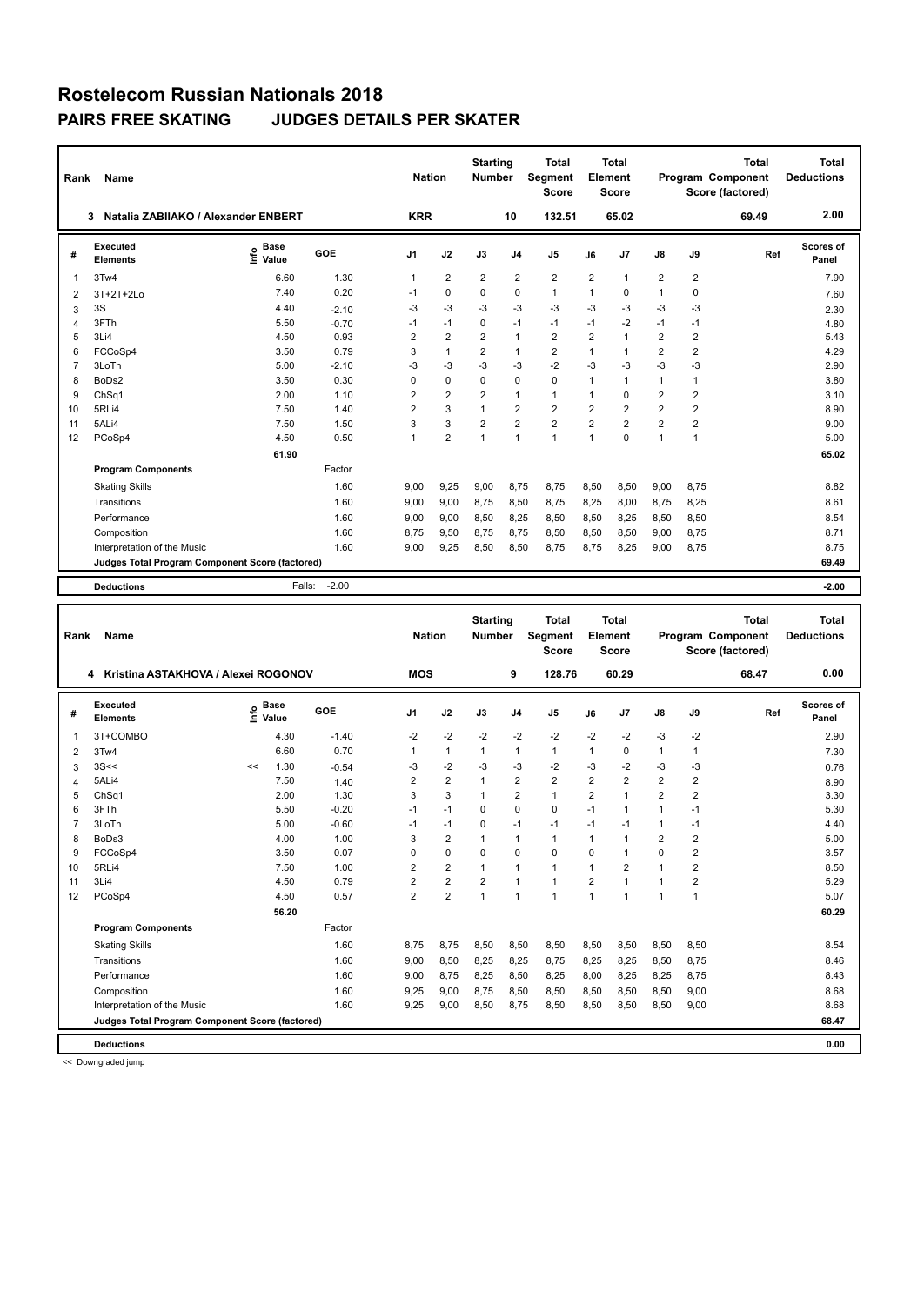| Rank           | Name                                            |         |                      |         | <b>Nation</b>  |                | <b>Starting</b><br><b>Number</b> |                | <b>Total</b><br>Segment<br><b>Score</b> |                | <b>Total</b><br>Element<br><b>Score</b> |                |                | <b>Total</b><br>Program Component<br>Score (factored) | <b>Total</b><br><b>Deductions</b> |
|----------------|-------------------------------------------------|---------|----------------------|---------|----------------|----------------|----------------------------------|----------------|-----------------------------------------|----------------|-----------------------------------------|----------------|----------------|-------------------------------------------------------|-----------------------------------|
|                | Aleksandra BOIKOVA / Dmitrii KOZLOVSKII<br>5    |         |                      |         | <b>SPB</b>     |                |                                  | $\overline{7}$ | 127.60                                  |                | 64.94                                   |                |                | 62.66                                                 | 0.00                              |
| #              | Executed<br><b>Elements</b>                     | ١nfo    | <b>Base</b><br>Value | GOE     | J <sub>1</sub> | J2             | J3                               | J <sub>4</sub> | J5                                      | J6             | J7                                      | J8             | J9             | Ref                                                   | Scores of<br>Panel                |
| 1              | 3Lo                                             |         | 5.10                 | 0.70    | $\mathbf{1}$   | $\overline{2}$ | $\mathbf{1}$                     | $\mathbf{1}$   | $\mathbf{1}$                            | $\mathbf{1}$   | $\mathbf{1}$                            | $\mathbf{1}$   | 0              |                                                       | 5.80                              |
| 2              | 3T+1Lo+3S<                                      | $\prec$ | 7.90                 | $-1.00$ | $-1$           | $-1$           | $-2$                             | $-1$           | $-2$                                    | $-1$           | $-2$                                    | $-1$           | $-2$           |                                                       | 6.90                              |
| 3              | 3Tw4                                            |         | 6.60                 | 0.90    | 3              | $\overline{2}$ | $\mathbf{1}$                     | $\mathbf{1}$   | $\mathbf{1}$                            | $\mathbf{1}$   | $\overline{2}$                          | $\mathbf{1}$   | $\mathbf{1}$   |                                                       | 7.50                              |
| $\overline{4}$ | 3Li4                                            |         | 4.50                 | 1.00    | 2              | $\overline{2}$ | $\overline{2}$                   | $\overline{2}$ | $\overline{2}$                          | $\overline{2}$ | $\overline{2}$                          | $\overline{2}$ | $\mathbf{1}$   |                                                       | 5.50                              |
| 5              | BiDs3                                           |         | 3.20                 | 0.60    | 0              | $\mathbf{1}$   | $\mathbf{1}$                     | $\mathbf{1}$   | $\mathbf{1}$                            | 1              | $\Omega$                                | $\mathbf{1}$   | $\overline{2}$ |                                                       | 3.80                              |
| 6              | FCCoSp4                                         |         | 3.50                 | $-0.09$ | $\Omega$       | 0              | $\mathbf{1}$                     | $\mathbf 0$    | 0                                       | $-1$           | $-1$                                    | $-1$           | 0              |                                                       | 3.41                              |
| 7              | ChSq1                                           |         | 2.00                 | 0.80    | 2              | $\overline{2}$ | $\mathbf{1}$                     | $\mathbf{1}$   | $\mathbf{1}$                            | $\mathbf{1}$   | $\mathbf{1}$                            | $\mathbf{1}$   | 1              |                                                       | 2.80                              |
| 8              | 3LoTh                                           |         | 5.00                 | $-1.30$ | $-2$           | $-2$           | $-2$                             | $-3$           | $-1$                                    | $-2$           | $-2$                                    | $-2$           | $\Omega$       |                                                       | 3.70                              |
| 9              | 5ALi4                                           |         | 7.50                 | 0.00    | 0              | 0              | $\Omega$                         | $\mathbf 0$    | 0                                       | $-1$           | 0                                       | $\Omega$       | 0              |                                                       | 7.50                              |
| 10             | 5RLi4                                           |         | 7.50                 | 0.20    | 1              | 0              | $\Omega$                         | $\Omega$       | $\mathbf{1}$                            | $\Omega$       | $\Omega$                                | 1              | 0              |                                                       | 7.70                              |
| 11             | 3STh                                            |         | 4.50                 | 0.90    | 2              | $\overline{2}$ | $\mathbf{1}$                     | $\mathbf{1}$   | $\mathbf{1}$                            | $\mathbf{1}$   | $\overline{1}$                          | $\overline{2}$ | $\mathbf{1}$   |                                                       | 5.40                              |
| 12             | PCoSp4                                          |         | 4.50                 | 0.43    | 1              | $\mathbf{1}$   | $\mathbf 0$                      | $\mathbf{1}$   | $\mathbf{1}$                            | $\mathbf{1}$   | 1                                       | 1              | $\mathbf 0$    |                                                       | 4.93                              |
|                |                                                 |         | 61.80                |         |                |                |                                  |                |                                         |                |                                         |                |                |                                                       | 64.94                             |
|                | <b>Program Components</b>                       |         |                      | Factor  |                |                |                                  |                |                                         |                |                                         |                |                |                                                       |                                   |
|                | <b>Skating Skills</b>                           |         |                      | 1.60    | 8,00           | 8,25           | 8,25                             | 7,75           | 7,75                                    | 7,75           | 7,75                                    | 8,00           | 7,25           |                                                       | 7.89                              |
|                | Transitions                                     |         |                      | 1.60    | 7,75           | 8,00           | 7,75                             | 7,50           | 7,75                                    | 7,50           | 7,25                                    | 7,50           | 7,00           |                                                       | 7.57                              |
|                | Performance                                     |         |                      | 1.60    | 8,00           | 8,25           | 7,75                             | 8,00           | 8,25                                    | 7,75           | 7,50                                    | 8,00           | 7,25           |                                                       | 7.89                              |
|                | Composition                                     |         |                      | 1.60    | 8.00           | 8,25           | 8,25                             | 7,75           | 8,00                                    | 7,50           | 7.75                                    | 8,00           | 7,50           |                                                       | 7.89                              |
|                | Interpretation of the Music                     |         |                      | 1.60    | 8,25           | 8,50           | 8,00                             | 8,00           | 8,00                                    | 7,75           | 7,50                                    | 8,00           | 7,00           |                                                       | 7.93                              |
|                | Judges Total Program Component Score (factored) |         |                      |         |                |                |                                  |                |                                         |                |                                         |                |                |                                                       | 62.66                             |
|                |                                                 |         |                      |         |                |                |                                  |                |                                         |                |                                         |                |                |                                                       |                                   |
|                | <b>Deductions</b>                               |         |                      |         |                |                |                                  |                |                                         |                |                                         |                |                |                                                       | 0.00                              |

< Under-rotated jump

| Rank | Name                                            |                            |         | <b>Nation</b> |                | <b>Starting</b><br><b>Number</b> |                | <b>Total</b><br>Segment<br><b>Score</b> |                | <b>Total</b><br>Element<br><b>Score</b> |                |              | <b>Total</b><br>Program Component<br>Score (factored) | <b>Total</b><br><b>Deductions</b> |
|------|-------------------------------------------------|----------------------------|---------|---------------|----------------|----------------------------------|----------------|-----------------------------------------|----------------|-----------------------------------------|----------------|--------------|-------------------------------------------------------|-----------------------------------|
|      | Daria PAVLIUCHENKO / Denis KHODYKIN<br>6        |                            |         | <b>MOS</b>    |                |                                  | 8              | 126.54                                  |                | 66.38                                   |                |              | 60.16                                                 | 0.00                              |
| #    | Executed<br><b>Elements</b>                     | <b>Base</b><br>۴ô<br>Value | GOE     | J1            | J2             | J3                               | J <sub>4</sub> | J <sub>5</sub>                          | J6             | J7                                      | $\mathsf{J}8$  | J9           | Ref                                                   | Scores of<br>Panel                |
| 1    | 3T+3T+SEQ                                       | 6.88                       | 0.40    | $\Omega$      | $\mathbf{1}$   | $\mathbf 0$                      | $\mathbf 0$    | $\mathbf{1}$                            | $\mathbf{1}$   | $\mathbf{1}$                            | 1              | $\mathbf 0$  |                                                       | 7.28                              |
| 2    | 3Tw3                                            | 6.20                       | 0.20    | 0             | $\Omega$       | $\Omega$                         | 1              | $-1$                                    | $\Omega$       | $\Omega$                                | $\mathbf{1}$   | $\mathbf{1}$ |                                                       | 6.40                              |
| 3    | 3S                                              | 4.40                       | 0.10    | 0             | $\mathbf 0$    | $\Omega$                         | $\mathbf 0$    | 0                                       | 1              | 0                                       | $\mathbf{1}$   | 0            |                                                       | 4.50                              |
| 4    | 5ALi4                                           | 7.50                       | 0.70    |               | 0              | $\overline{1}$                   | 1              | 1                                       | 1              | $\overline{1}$                          | $\mathbf{1}$   | $\mathbf{1}$ |                                                       | 8.20                              |
| 5    | 3FTh                                            | 5.50                       | 1.00    |               | $\overline{2}$ | 1                                | 1              | $\mathbf{1}$                            | $\overline{2}$ | $\overline{2}$                          | $\overline{2}$ | $\Omega$     |                                                       | 6.50                              |
| 6    | FoDs3                                           | 4.00                       | 0.70    |               | $\mathbf{1}$   | $\mathbf 1$                      | 1              | $\mathbf{1}$                            | 1              | 1                                       | $\overline{2}$ | 1            |                                                       | 4.70                              |
| 7    | PCoSp4                                          | 4.50                       | 0.29    | 0             | $\mathbf{1}$   | $\Omega$                         | 1              | 0                                       | $\mathbf{1}$   | $\overline{1}$                          | $\mathbf{1}$   | $\mathbf 0$  |                                                       | 4.79                              |
| 8    | ChSq1                                           | 2.00                       | 0.70    |               | $\mathbf{1}$   | 1                                | 1              | $\mathbf{1}$                            | 1              | $\overline{1}$                          | $\mathbf{1}$   | 1            |                                                       | 2.70                              |
| 9    | 3LoTh                                           | 5.00                       | 1.20    | 2             | $\overline{2}$ | $\mathbf{1}$                     | $\mathbf{1}$   | $\overline{2}$                          | $\overline{2}$ | $\overline{2}$                          | $\overline{2}$ | $\mathbf{1}$ |                                                       | 6.20                              |
| 10   | 5BLi4                                           | 7.00                       | 0.60    | 0             | $\mathbf{1}$   | 1                                | $\mathbf{1}$   | 0                                       | 1              | 1                                       | $\mathbf{1}$   | 1            |                                                       | 7.60                              |
| 11   | 3Li3                                            | 4.00                       | 0.14    | $\Omega$      | $\Omega$       | $\Omega$                         | $\Omega$       | 0                                       | $\Omega$       | 1                                       | $\mathbf{1}$   | 1            |                                                       | 4.14                              |
| 12   | FCCoSp4                                         | 3.50                       | $-0.13$ | 0             | $\mathbf 0$    | $\Omega$                         | $-1$           | $-1$                                    | $-1$           | $\Omega$                                | $-1$           | 1            |                                                       | 3.37                              |
|      |                                                 | 60.48                      |         |               |                |                                  |                |                                         |                |                                         |                |              |                                                       | 66.38                             |
|      | <b>Program Components</b>                       |                            | Factor  |               |                |                                  |                |                                         |                |                                         |                |              |                                                       |                                   |
|      | <b>Skating Skills</b>                           |                            | 1.60    | 7,25          | 7,50           | 7,75                             | 7,00           | 7,50                                    | 7,50           | 7,50                                    | 7,50           | 7,50         |                                                       | 7.46                              |
|      | Transitions                                     |                            | 1.60    | 7,00          | 7,25           | 7,50                             | 7,00           | 7,50                                    | 7,50           | 7,25                                    | 7,25           | 7,75         |                                                       | 7.32                              |
|      | Performance                                     |                            | 1.60    | 7,25          | 7,50           | 7,50                             | 7,50           | 7,75                                    | 7,75           | 7,75                                    | 7,50           | 8,00         |                                                       | 7.61                              |
|      | Composition                                     |                            | 1.60    | 7,25          | 7,50           | 7,75                             | 7,25           | 7,75                                    | 7,50           | 7,50                                    | 7.75           | 8,00         |                                                       | 7.57                              |
|      | Interpretation of the Music                     |                            | 1.60    | 7,00          | 7,50           | 7,75                             | 7,50           | 7,75                                    | 7,75           | 7,75                                    | 7,50           | 8,00         |                                                       | 7.64                              |
|      | Judges Total Program Component Score (factored) |                            |         |               |                |                                  |                |                                         |                |                                         |                |              |                                                       | 60.16                             |
|      | <b>Deductions</b>                               |                            |         |               |                |                                  |                |                                         |                |                                         |                |              |                                                       | 0.00                              |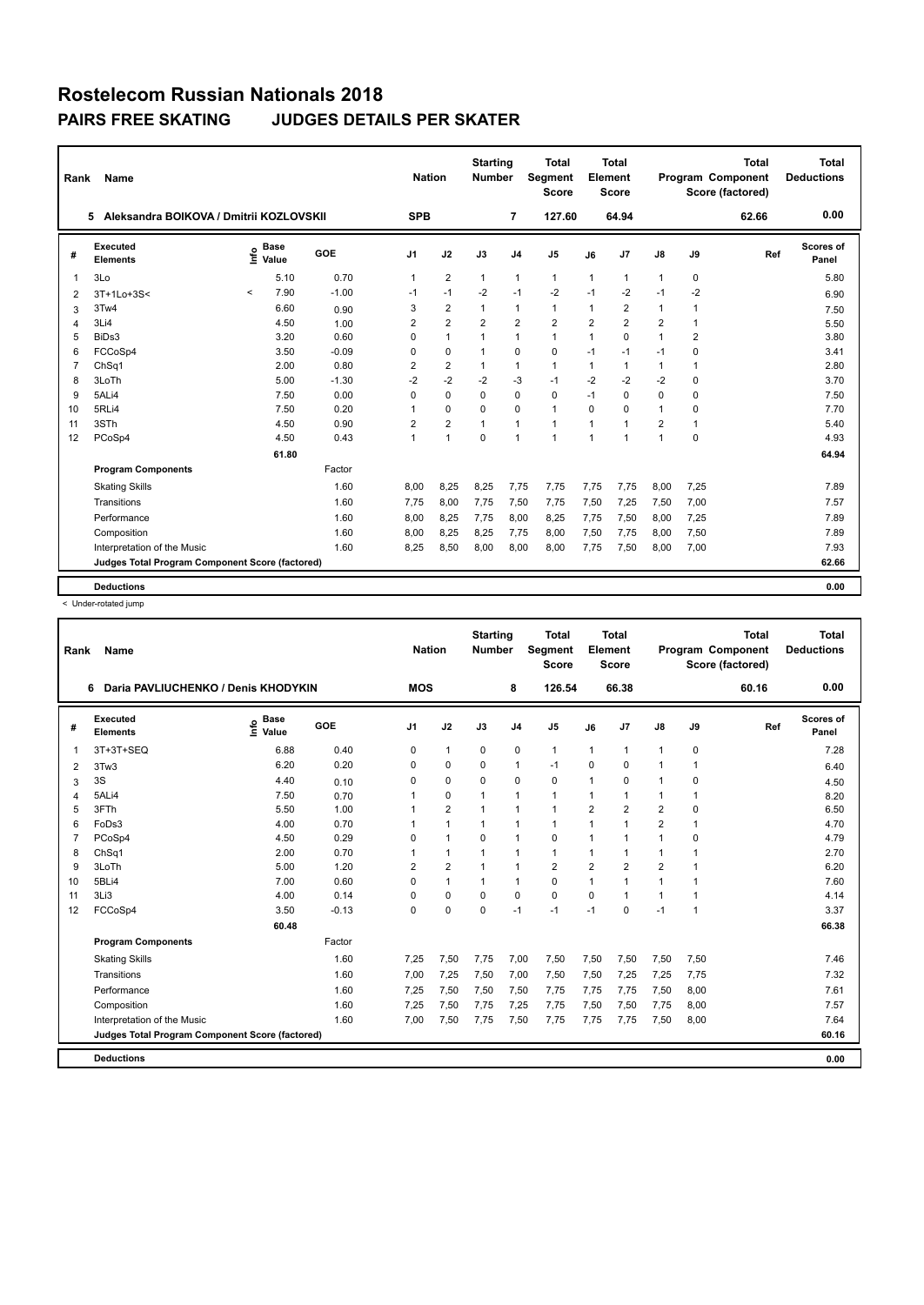| Rank            | Name                                            |                              |            | <b>Nation</b>  |                | <b>Starting</b><br><b>Number</b> |                | Total<br>Segment<br><b>Score</b> |                | Total<br>Element<br><b>Score</b> |                |                | Total<br>Program Component<br>Score (factored) | Total<br><b>Deductions</b> |
|-----------------|-------------------------------------------------|------------------------------|------------|----------------|----------------|----------------------------------|----------------|----------------------------------|----------------|----------------------------------|----------------|----------------|------------------------------------------------|----------------------------|
|                 | Anastasia MISHINA / Aleksandr GALIAMOV<br>7     |                              |            | <b>SPB</b>     |                |                                  | 5              | 121.98                           |                | 63.32                            |                |                | 58.66                                          | 0.00                       |
| #               | Executed<br><b>Elements</b>                     | <b>Base</b><br>١nf٥<br>Value | <b>GOE</b> | J <sub>1</sub> | J2             | J3                               | J <sub>4</sub> | J <sub>5</sub>                   | J6             | J <sub>7</sub>                   | $\mathsf{J}8$  | J9             | Ref                                            | Scores of<br>Panel         |
| $\overline{1}$  | 3Tw2                                            | 5.80                         | 0.90       | 2              | $\overline{2}$ | $\mathbf{1}$                     | $\mathbf{1}$   | $\mathbf{1}$                     | $\mathbf{1}$   | 1                                | $\overline{2}$ | $\mathbf{1}$   |                                                | 6.70                       |
| 2               | 3LoTh                                           | 5.00                         | 1.40       | 2              | $\overline{2}$ | 2                                | 2              | $\overline{2}$                   | $\overline{2}$ | $\overline{2}$                   | $\overline{2}$ | 2              |                                                | 6.40                       |
| 3               | $3T+1T+2T$                                      | 6.00                         | $-1.70$    | -3             | $-2$           | $-3$                             | $-2$           | $-3$                             | $-2$           | $-2$                             | $-2$           | $-3$           |                                                | 4.30                       |
| $\overline{4}$  | 3S                                              | 4.40                         | 0.60       | 1              | $\overline{2}$ | $\Omega$                         | $\mathbf{1}$   | $\mathbf{1}$                     | 1              | 1                                | 1              | 0              |                                                | 5.00                       |
| 5               | 5RLi4                                           | 7.50                         | 1.10       | 3              | $\overline{2}$ | $\mathbf{1}$                     | $\mathbf{1}$   | $\overline{2}$                   | 2              | 1                                | $\overline{2}$ | $\Omega$       |                                                | 8.60                       |
| 6               | CCoSp4                                          | 3.50                         | 0.29       | 1              | $\mathbf{1}$   | 1                                | $\mathbf{1}$   | $\mathbf 0$                      | $\mathbf 0$    | 0                                | 0              | 1              |                                                | 3.79                       |
| $\overline{7}$  | 5SLi3                                           | 6.00                         | 0.50       | 1              | $\mathbf{1}$   | 1                                | $\overline{1}$ | $\mathbf{1}$                     | 1              | 1                                | 1              | 1              |                                                | 6.50                       |
| 8               | 3Li4                                            | 4.50                         | 0.50       |                | $\mathbf{1}$   | 1                                | $\mathbf{1}$   | $\mathbf{1}$                     | 1              | 1                                |                | 1              |                                                | 5.00                       |
| 9               | ChSq1                                           | 2.00                         | 0.90       | 2              | 3              | $\mathbf{1}$                     | $\overline{1}$ | $\mathbf{1}$                     | 1              | 1                                | 1              | $\overline{2}$ |                                                | 2.90                       |
| 10 <sup>1</sup> | 3STh                                            | 4.50                         | 0.80       | 1              | $\overline{2}$ | $\overline{2}$                   | $\mathbf{1}$   | $\mathbf{1}$                     | 1              | 0                                | 1              | 1              |                                                | 5.30                       |
| 11              | BiDs3                                           | 3.20                         | 0.70       | $\overline{2}$ | $\mathbf{1}$   | $\overline{1}$                   | $\overline{1}$ | $\mathbf{1}$                     | 1              | $\overline{1}$                   | $\mathbf 1$    | 1              |                                                | 3.90                       |
| 12              | PCoSp4                                          | 4.50                         | 0.43       | 1              | $\overline{1}$ | $\overline{1}$                   | $\overline{1}$ | $\blacktriangleleft$             | $\overline{1}$ | $\Omega$                         | 1              | $\Omega$       |                                                | 4.93                       |
|                 |                                                 | 56.90                        |            |                |                |                                  |                |                                  |                |                                  |                |                |                                                | 63.32                      |
|                 | <b>Program Components</b>                       |                              | Factor     |                |                |                                  |                |                                  |                |                                  |                |                |                                                |                            |
|                 | <b>Skating Skills</b>                           |                              | 1.60       | 7,50           | 7,75           | 7,50                             | 7,25           | 7,00                             | 7,50           | 7,50                             | 7,50           | 7,25           |                                                | 7.43                       |
|                 | Transitions                                     |                              | 1.60       | 7,00           | 7,50           | 7,25                             | 7,00           | 7,00                             | 7,00           | 7,00                             | 7,25           | 7,00           |                                                | 7.07                       |
|                 | Performance                                     |                              | 1.60       | 7,25           | 7,75           | 7,25                             | 7,50           | 7,50                             | 7,25           | 7,50                             | 7,50           | 7,00           |                                                | 7.39                       |
|                 | Composition                                     |                              | 1.60       | 7,25           | 7,75           | 7,50                             | 7,25           | 7,50                             | 7,50           | 7,25                             | 7,50           | 7,25           |                                                | 7.39                       |
|                 | Interpretation of the Music                     |                              | 1.60       | 7,50           | 7,75           | 7,50                             | 7,25           | 7,25                             | 7,50           | 7,25                             | 7,50           | 7,25           |                                                | 7.39                       |
|                 | Judges Total Program Component Score (factored) |                              |            |                |                |                                  |                |                                  |                |                                  |                |                |                                                | 58.66                      |

**Deductions 0.00**

| Rank           | <b>Name</b>                                     |    | <b>Nation</b>        |         | <b>Starting</b><br><b>Number</b> |                | <b>Total</b><br>Segment<br><b>Score</b> |                | Total<br>Element<br><b>Score</b> |                |              | <b>Total</b><br><b>Program Component</b><br>Score (factored) | Total<br><b>Deductions</b> |       |                           |
|----------------|-------------------------------------------------|----|----------------------|---------|----------------------------------|----------------|-----------------------------------------|----------------|----------------------------------|----------------|--------------|--------------------------------------------------------------|----------------------------|-------|---------------------------|
|                | Apollinariia PANFILOVA / Dmitry RYLOV<br>8      |    |                      |         | <b>PER</b>                       |                |                                         | 4              | 118.54                           |                | 61.49        |                                                              |                            | 57.05 | 0.00                      |
| #              | Executed<br><b>Elements</b>                     | ۴ů | <b>Base</b><br>Value | GOE     | J <sub>1</sub>                   | J2             | J3                                      | J <sub>4</sub> | J <sub>5</sub>                   | J6             | J7           | ${\sf J8}$                                                   | J9                         | Ref   | <b>Scores of</b><br>Panel |
| $\overline{1}$ | 3Tw3                                            |    | 6.20                 | 1.20    | 2                                | $\overline{2}$ | $\mathbf{1}$                            | 1              | $\overline{2}$                   | 2              | $\mathbf{1}$ | 2                                                            | $\overline{2}$             |       | 7.40                      |
| 2              | 2A                                              |    | 3.30                 | 0.50    | 1                                | $\mathbf{1}$   | $\mathbf{1}$                            | $\mathbf{1}$   | $\mathbf{1}$                     | 1              | $\mathbf{1}$ | $\mathbf{1}$                                                 | $\mathbf{1}$               |       | 3.80                      |
| 3              | 3LoTh                                           |    | 5.00                 | 1.40    | 2                                | $\overline{2}$ | 2                                       | $\mathbf{1}$   | $\overline{2}$                   | 2              | 2            | 2                                                            | 2                          |       | 6.40                      |
| $\overline{4}$ | BoDs1                                           |    | 3.00                 | 0.70    | 1                                | $\mathbf{1}$   | $\mathbf{1}$                            | $\mathbf 0$    | $\mathbf{1}$                     | 1              | $\mathbf{1}$ | $\mathbf{1}$                                                 | $\mathbf{1}$               |       | 3.70                      |
| 5              | 2F+1Lo+2Lo+SEQ                                  |    | 2.96                 | $-0.13$ | 0                                | $\mathbf 0$    | $\mathbf 0$                             | $-1$           | $\mathbf{1}$                     | 0              | $-1$         | $-1$                                                         | $-1$                       |       | 2.83                      |
| 6              | Ch <sub>Sq1</sub>                               |    | 2.00                 | 0.70    |                                  | $\mathbf{1}$   | $\mathbf{1}$                            | $\mathbf{1}$   | 1                                | 1              | $\mathbf{1}$ | $\mathbf{1}$                                                 | 1                          |       | 2.70                      |
| $\overline{7}$ | 5RLi4                                           |    | 7.50                 | 0.90    | $\overline{2}$                   | $\overline{2}$ | $\Omega$                                | $\mathbf{1}$   | $\mathbf{1}$                     | 2              | 2            | $\mathbf{1}$                                                 | 0                          |       | 8.40                      |
| 8              | 3FTh                                            |    | 5.50                 | 0.40    | $\Omega$                         | $\mathbf{1}$   | $\mathbf{1}$                            | $\mathbf{1}$   | 1                                | $\overline{2}$ | $\Omega$     | $\Omega$                                                     | $\Omega$                   |       | 5.90                      |
| 9              | FCCoSp4                                         |    | 3.50                 | $-0.04$ | $\Omega$                         | $\mathbf 0$    | $-1$                                    | $\mathbf 0$    | $\mathbf 0$                      | $\Omega$       | $\mathbf{1}$ | $-1$                                                         | 0                          |       | 3.46                      |
| 10             | 3Li3                                            |    | 4.00                 | 0.43    | 0                                | $\mathbf{1}$   | 0                                       | $\mathbf{1}$   | $\overline{2}$                   | 1              | $\mathbf{1}$ | $\mathbf{1}$                                                 | $\mathbf{1}$               |       | 4.43                      |
| 11             | 5ALi4                                           |    | 7.50                 | 0.40    | 0                                | $\mathbf 0$    | 0                                       | $-1$           | $\mathbf{1}$                     | 1              | $\mathbf{1}$ | $\mathbf{1}$                                                 | $\mathbf{1}$               |       | 7.90                      |
| 12             | PCoSp4                                          |    | 4.50                 | 0.07    | 1                                | $\mathbf 0$    | $\mathbf 0$                             | $\mathbf 0$    | $\mathbf 0$                      | $-1$           | 1            | 0                                                            | $\mathbf 0$                |       | 4.57                      |
|                |                                                 |    | 54.96                |         |                                  |                |                                         |                |                                  |                |              |                                                              |                            |       | 61.49                     |
|                | <b>Program Components</b>                       |    |                      | Factor  |                                  |                |                                         |                |                                  |                |              |                                                              |                            |       |                           |
|                | <b>Skating Skills</b>                           |    |                      | 1.60    | 7,25                             | 7,25           | 7,00                                    | 7,00           | 7,25                             | 7,25           | 7,50         | 7,00                                                         | 6,75                       |       | 7.14                      |
|                | Transitions                                     |    |                      | 1.60    | 7,00                             | 7,25           | 6,50                                    | 6.75           | 7,25                             | 7,00           | 6.75         | 6,50                                                         | 6,75                       |       | 6.86                      |
|                | Performance                                     |    |                      | 1.60    | 7,50                             | 7,50           | 6,75                                    | 7,25           | 7,50                             | 7,50           | 7,50         | 7,00                                                         | 7,25                       |       | 7.36                      |
|                | Composition                                     |    |                      | 1.60    | 7,00                             | 7,25           | 7,00                                    | 7,00           | 7,50                             | 7,25           | 7,25         | 7,00                                                         | 7,50                       |       | 7.18                      |
|                | Interpretation of the Music                     |    |                      | 1.60    | 7,00                             | 7,25           | 6,75                                    | 7,25           | 7,00                             | 7,25           | 7,25         | 6,75                                                         | 7,50                       |       | 7.11                      |
|                | Judges Total Program Component Score (factored) |    |                      |         |                                  |                |                                         |                |                                  |                |              |                                                              |                            |       | 57.05                     |
|                | <b>Deductions</b>                               |    |                      |         |                                  |                |                                         |                |                                  |                |              |                                                              |                            |       | 0.00                      |

! Not clear edge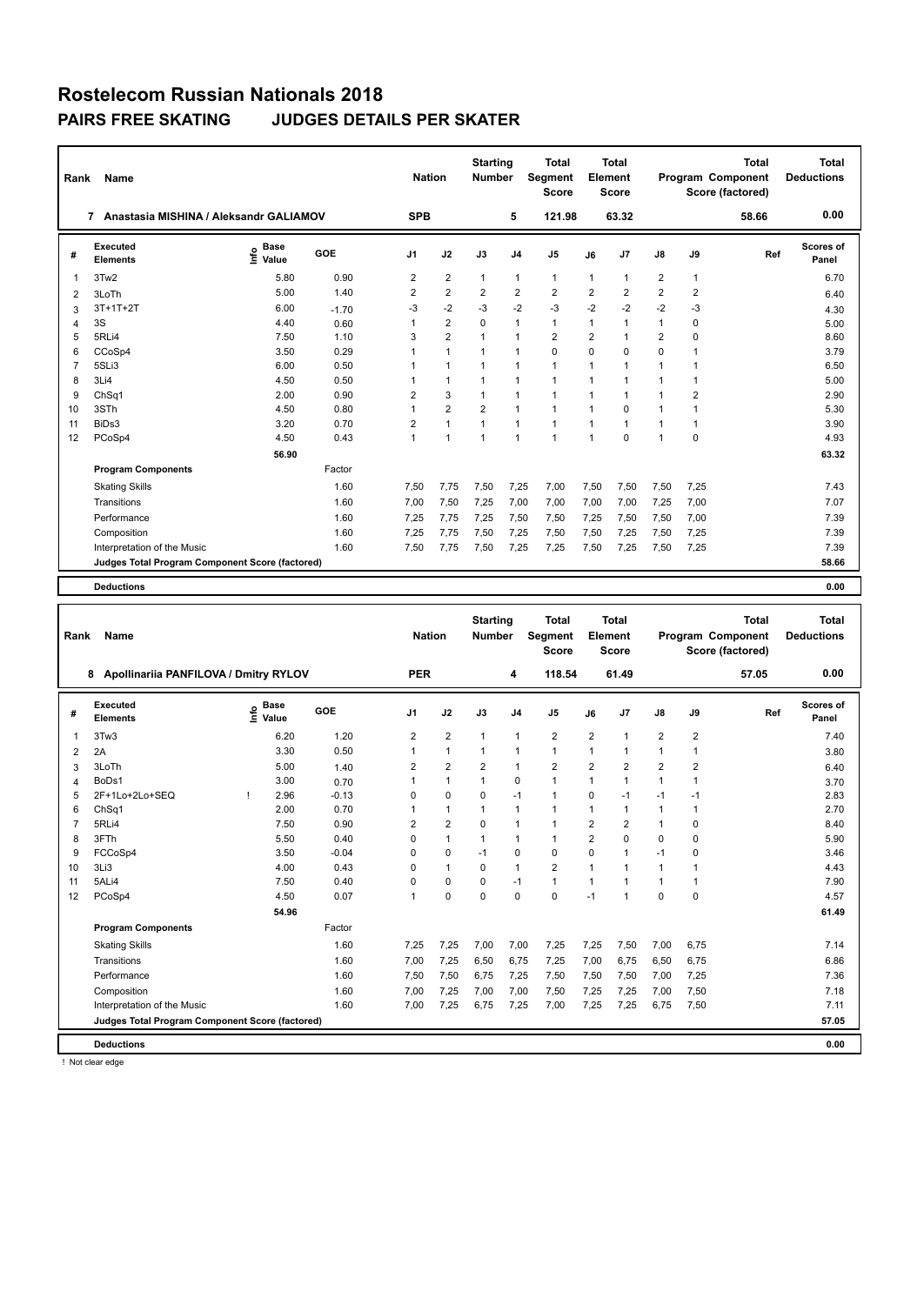| Rank           | Name                                            |                              |         | <b>Nation</b>  |                | <b>Starting</b><br><b>Number</b> |                | <b>Total</b><br>Segment<br><b>Score</b> |                | Total<br>Element<br>Score |             |              | <b>Total</b><br>Program Component<br>Score (factored) | Total<br><b>Deductions</b> |
|----------------|-------------------------------------------------|------------------------------|---------|----------------|----------------|----------------------------------|----------------|-----------------------------------------|----------------|---------------------------|-------------|--------------|-------------------------------------------------------|----------------------------|
|                | Anastasia POLUIANOVA / Dmitry SOPOT<br>9        |                              |         | <b>PER</b>     |                |                                  | $\mathbf{2}$   | 118.02                                  |                | 62.99                     |             |              | 55.03                                                 | 0.00                       |
| #              | Executed<br><b>Elements</b>                     | <b>Base</b><br>lnfo<br>Value | GOE     | J <sub>1</sub> | J2             | J3                               | J <sub>4</sub> | J <sub>5</sub>                          | J6             | J7                        | J8          | J9           | Ref                                                   | Scores of<br>Panel         |
| $\overline{1}$ | $3T+2T+2T$                                      | 6.90                         | 0.00    | 0              | $\mathbf 0$    | $\mathbf 0$                      | $\mathbf 0$    | $\mathbf{1}$                            | $\mathbf 0$    | 0                         | 0           | 0            |                                                       | 6.90                       |
| 2              | 3Tw2                                            | 5.80                         | 0.90    | 2              | $\mathbf{1}$   | 1                                | $\overline{1}$ | $\overline{2}$                          | $\mathbf{1}$   | $\overline{2}$            | 1           | 1            |                                                       | 6.70                       |
| 3              | 2A                                              | 3.30                         | $-0.50$ | $-1$           | $\mathbf 0$    | $-1$                             | $-1$           | $-1$                                    | $-1$           | $-1$                      | $-1$        | $-1$         |                                                       | 2.80                       |
| 4              | 3LoTh                                           | 5.00                         | 0.50    | 1              | $\mathbf 0$    | $\mathbf{1}$                     | $\mathbf 0$    | $\mathbf 0$                             | 1              | $\overline{1}$            | 1           | 1            |                                                       | 5.50                       |
| 5              | BoDs3                                           | 4.00                         | 0.20    | $\Omega$       | $\mathbf 0$    | $\Omega$                         | $\mathbf 0$    | $\mathbf{1}$                            | 1              | $\Omega$                  | 0           | 1            |                                                       | 4.20                       |
| 6              | 5RLi4                                           | 7.50                         | 0.80    | 2              | $\mathbf{1}$   | 1                                | $\mathbf{1}$   | $\overline{2}$                          | 1              | 1                         | 1           | 0            |                                                       | 8.30                       |
| $\overline{7}$ | ChSq1                                           | 2.00                         | 0.80    | 1              | $\overline{2}$ | 1                                | $\overline{1}$ | $\mathbf{1}$                            | $\overline{2}$ | $\overline{1}$            | $\mathbf 1$ | 1            |                                                       | 2.80                       |
| 8              | 3STh                                            | 4.50                         | 1.00    | $\overline{2}$ | $\overline{2}$ | $\mathbf{1}$                     | $\mathbf{1}$   | $\overline{2}$                          | $\overline{2}$ | 1                         | $\mathbf 1$ | 1            |                                                       | 5.50                       |
| 9              | FCCoSp4                                         | 3.50                         | 0.36    | 1              | $\mathbf{1}$   | $\Omega$                         | $\overline{1}$ | $\mathbf{1}$                            | $\Omega$       | 1                         | 0           | 1            |                                                       | 3.86                       |
| 10             | 3Li4                                            | 4.50                         | 0.64    | 1              | $\mathbf{1}$   | $\mathbf{1}$                     | $\mathbf{1}$   | $\overline{2}$                          | $\overline{2}$ | $\overline{2}$            | $\mathbf 1$ | 1            |                                                       | 5.14                       |
| 11             | 5SLi3                                           | 6.00                         | 0.50    | $\Omega$       | $\mathbf{1}$   | $\mathbf{1}$                     | $\overline{1}$ | $\mathbf{1}$                            | $\mathbf{1}$   | $\blacktriangleleft$      | $\mathbf 1$ | $\mathbf{1}$ |                                                       | 6.50                       |
| 12             | PCoSp4                                          | 4.50                         | 0.29    | 1              | $\Omega$       | $\Omega$                         | $\overline{1}$ | $\Omega$                                | $\mathbf{1}$   | $\Omega$                  | $\mathbf 1$ | 1            |                                                       | 4.79                       |
|                |                                                 | 57.50                        |         |                |                |                                  |                |                                         |                |                           |             |              |                                                       | 62.99                      |
|                | <b>Program Components</b>                       |                              | Factor  |                |                |                                  |                |                                         |                |                           |             |              |                                                       |                            |
|                | <b>Skating Skills</b>                           |                              | 1.60    | 7.00           | 7,50           | 6.75                             | 6.75           | 6.75                                    | 7.00           | 7.25                      | 6.75        | 6,75         |                                                       | 6.89                       |
|                | Transitions                                     |                              | 1.60    | 6,75           | 7,25           | 6,25                             | 6,50           | 7,00                                    | 6,75           | 6,75                      | 6,50        | 6,50         |                                                       | 6.68                       |
|                | Performance                                     |                              | 1.60    | 6.75           | 7,50           | 6,75                             | 6.75           | 7,50                                    | 7,25           | 7,00                      | 6,50        | 6,75         |                                                       | 6.96                       |
|                | Composition                                     |                              | 1.60    | 6,75           | 7,50           | 6,50                             | 6,25           | 7,25                                    | 7,00           | 6,75                      | 6,75        | 7,00         |                                                       | 6.86                       |
|                | Interpretation of the Music                     |                              | 1.60    | 7.00           | 7,50           | 6,50                             | 7,00           | 7,50                                    | 7,00           | 6,75                      | 6,75        | 7,00         |                                                       | 7.00                       |
|                | Judges Total Program Component Score (factored) |                              |         |                |                |                                  |                |                                         |                |                           |             |              |                                                       | 55.03                      |

**Deductions 0.00**

| Rank           | Name                                            |      |                      |         | <b>Nation</b>  |                          | <b>Starting</b><br><b>Number</b> |                | <b>Total</b><br>Segment<br><b>Score</b> |                | <b>Total</b><br>Element<br><b>Score</b> |                |                | <b>Total</b><br>Program Component<br>Score (factored) | <b>Total</b><br><b>Deductions</b> |
|----------------|-------------------------------------------------|------|----------------------|---------|----------------|--------------------------|----------------------------------|----------------|-----------------------------------------|----------------|-----------------------------------------|----------------|----------------|-------------------------------------------------------|-----------------------------------|
|                | Alisa EFIMOVA / Alexander KOROVIN<br>10         |      |                      |         | <b>SPB</b>     |                          |                                  | 6              | 113.19                                  |                | 53.59                                   |                |                | 59.60                                                 | 0.00                              |
| #              | Executed<br><b>Elements</b>                     | lnfo | <b>Base</b><br>Value | GOE     | J <sub>1</sub> | J2                       | J3                               | J <sub>4</sub> | J <sub>5</sub>                          | J6             | J7                                      | $\mathsf{J}8$  | J9             | Ref                                                   | Scores of<br>Panel                |
| 1              | 3Tw4                                            |      | 6.60                 | 0.80    | 2              | $\overline{2}$           | $\mathbf{1}$                     | $\mathbf{1}$   | $\mathbf{1}$                            | 1              | $\mathbf{1}$                            | $\mathbf{1}$   | $\mathbf{1}$   |                                                       | 7.40                              |
| $\overline{2}$ | 2A                                              |      | 3.30                 | 0.36    | $\Omega$       | $\mathbf{1}$             | $\mathbf{1}$                     | $\mathbf{1}$   | $\mathbf{1}$                            | 1              | 1                                       | 0              | 0              |                                                       | 3.66                              |
| 3              | 3S+1Lo<<+2S                                     | <<   | 5.70                 | $-1.70$ | $-2$           | $-3$                     | $-3$                             | $-3$           | $-2$                                    | $-2$           | $-2$                                    | $-2$           | $-3$           |                                                       | 4.00                              |
| 4              | 3STh                                            |      | 4.50                 | 1.10    | 1              | $\overline{2}$           | $\overline{2}$                   | $\mathbf{1}$   | $\overline{2}$                          | 1              | $\mathbf{1}$                            | $\overline{2}$ | $\overline{2}$ |                                                       | 5.60                              |
| 5              | 5ALi4                                           |      | 7.50                 | 1.20    | $\overline{2}$ | $\overline{2}$           | $\mathbf{1}$                     | $\mathbf{1}$   | $\overline{2}$                          | $\overline{2}$ | $\overline{2}$                          | $\mathbf{1}$   | $\overline{2}$ |                                                       | 8.70                              |
| 6              | FCCoSp4                                         |      | 3.50                 | 0.57    | 2              | $\overline{2}$           | 1                                | $\mathbf{1}$   | $\mathbf{1}$                            | 1              | 1                                       | $\mathbf{1}$   | 1              |                                                       | 4.07                              |
| $\overline{7}$ | ChSq1                                           |      | 2.00                 | 1.00    | $\overline{2}$ | 3                        | $\mathbf{1}$                     | $\overline{2}$ | $\mathbf{1}$                            | 1              | 1                                       | $\overline{2}$ | 1              |                                                       | 3.00                              |
| 8              | 3LoTh                                           |      | 5.00                 | 0.10    | 1              | $\Omega$                 | $\Omega$                         | $\Omega$       | $\Omega$                                | $\mathbf{1}$   | $-1$                                    | 0              | $\Omega$       |                                                       | 5.10                              |
| 9              | BoDs3                                           |      | 4.00                 | 0.70    | $\mathbf{1}$   | $\mathbf 0$              | $\mathbf{1}$                     | $\mathbf{1}$   | $\mathbf{1}$                            | 1              | $\overline{1}$                          | $\mathbf{1}$   | 1              |                                                       | 4.70                              |
| 10             | 5RLi                                            |      | 0.00                 | 0.00    | ÷              | $\overline{\phantom{a}}$ | ٠                                | ٠              | $\overline{\phantom{a}}$                |                |                                         | ٠              |                |                                                       | 0.00                              |
| 11             | 3Li <sub>2</sub>                                |      | 3.50                 | $-0.71$ | $-2$           | $-2$                     | $\mathbf 0$                      | $-1$           | $-2$                                    | $-1$           | $-2$                                    | $-1$           | $-1$           |                                                       | 2.79                              |
| 12             | PCoSp4                                          |      | 4.50                 | 0.07    | $-1$           | $\mathbf 0$              | $\Omega$                         | $\Omega$       | $\Omega$                                | 1              | 0                                       | $\mathbf{1}$   | $\mathbf 0$    |                                                       | 4.57                              |
|                |                                                 |      | 50.10                |         |                |                          |                                  |                |                                         |                |                                         |                |                |                                                       | 53.59                             |
|                | <b>Program Components</b>                       |      |                      | Factor  |                |                          |                                  |                |                                         |                |                                         |                |                |                                                       |                                   |
|                | <b>Skating Skills</b>                           |      |                      | 1.60    | 7.50           | 8,00                     | 7,50                             | 7,50           | 7,25                                    | 7,50           | 7,50                                    | 7,75           | 7,50           |                                                       | 7.54                              |
|                | Transitions                                     |      |                      | 1.60    | 7,25           | 7,75                     | 7,25                             | 7,25           | 7,50                                    | 7,00           | 7,25                                    | 7,25           | 7,50           |                                                       | 7.32                              |
|                | Performance                                     |      |                      | 1.60    | 7,00           | 7,50                     | 7,25                             | 7,50           | 7,25                                    | 7,25           | 7,00                                    | 7,25           | 7,50           |                                                       | 7.29                              |
|                | Composition                                     |      |                      | 1.60    | 7.25           | 8,00                     | 7,25                             | 7.75           | 7,50                                    | 7,50           | 7.25                                    | 7,75           | 7,75           |                                                       | 7.54                              |
|                | Interpretation of the Music                     |      |                      | 1.60    | 7,50           | 7,75                     | 7,50                             | 7,75           | 7,50                                    | 7,50           | 7,25                                    | 7,50           | 7,75           |                                                       | 7.57                              |
|                | Judges Total Program Component Score (factored) |      |                      |         |                |                          |                                  |                |                                         |                |                                         |                |                |                                                       | 59.60                             |
|                | <b>Deductions</b>                               |      |                      |         |                |                          |                                  |                |                                         |                |                                         |                |                |                                                       | 0.00                              |

<< Downgraded jump